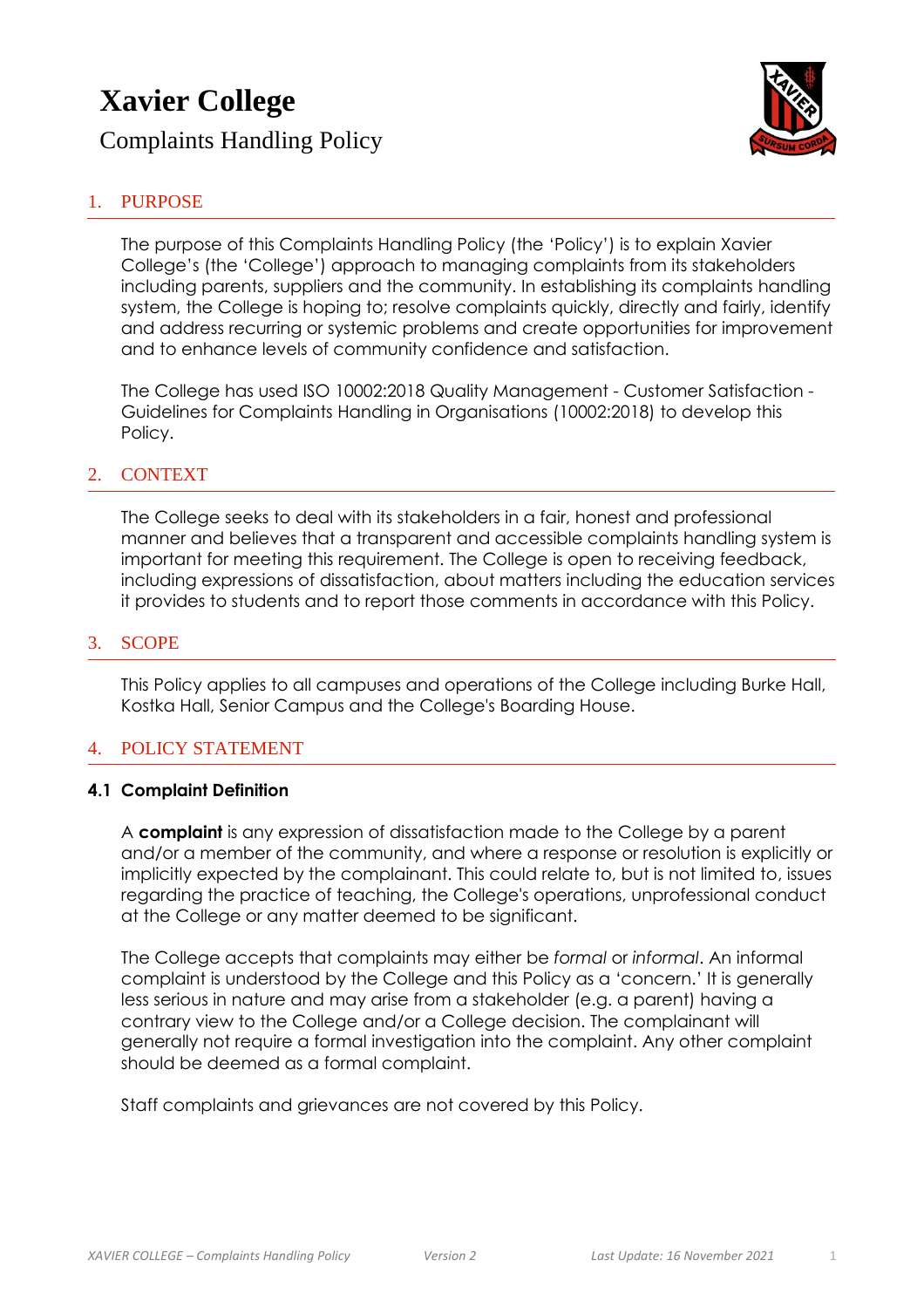## **4.2 Guiding Principles**

The College applies the following guiding principles in dealing with complaints:

- **Accessibility:** The College will keep the complaints procedures simple and accessible - this means that it will receive complaints verbally and in writing.
- **Accountability:** Reports about complaints are prepared, reviewed by the College's Principal, and provided to the College's Risk & Compliance Committee.
- **Confidentiality:** All information relating to a complaint shall be treated as confidential.
- **Continual improvement:** The College uses the information about complaints as an opportunity to improve its processes and systems.
- **Community Minded:** The College focuses on the stakeholder, is open to feedback and shows commitment to resolving complaints in a timely and fair manner.
- **Free of charge:** Complainants will not be charged for the provision of materials relating to, or access of, complaints information.
- **Objectivity:** Each complaint is addressed in an equitable, objective and unbiased manner by a person who is not the subject of the complaint. Each party has a right for their voice to be heard. Reasons for the decision are provided to the complainant. Principles of natural justice should apply to resolving complaints.
- **Responsiveness:** The College acknowledges receipt of a complaint as soon as practicable. The College includes clear response times in the procedures and makes the complainant aware of these response times and will keep them informed of progress.
- **Visibility:** The College takes reasonable steps to ensure that parents and community members know about the complaints procedure and how to lodge a complaint.

## **4.3 Roles and Responsibilities**

#### **4.3.1 Board**

The College Board is responsible for reviewing and approving this Policy.

#### **4.3.2 Risk & Compliance Committee**

The College Risk & Compliance Committee is responsible for reviewing this Policy and recommending it to the Board for approval.

The Risk & Compliance Committee will receive a quarterly report on complaints for noting and discussion.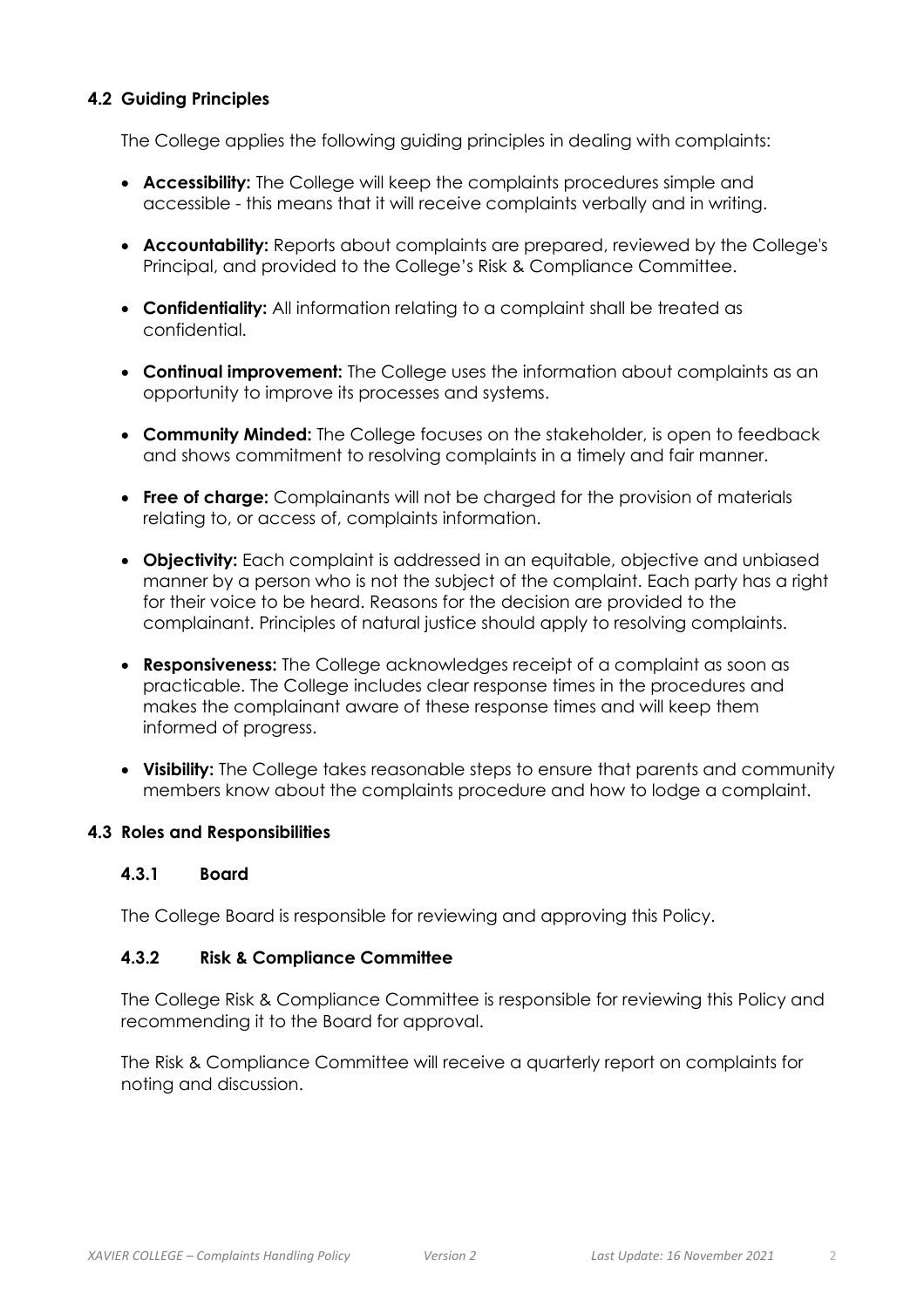# **4.3.3 College Principal**

The College Principal is responsible for:

- Overseeing the review of this Policy
- Allocating sufficient resources to the operation of the complaints handling framework within the College; and
- Overseeing the effective operation of the complaints framework at the College.

## **4.3.4 Complaints Officer**

A person will be delegated, by the Principal, to act as a Complaints Officer. This person is usually the Head of Standards, Safety & Risk, however, may vary depending on the nature or the location of the complaint.

The Complaints Officer is responsible for acknowledging, investigating, responding to and closing complaints.

The Complaints Officer will prepare a written complaints report on a quarterly basis for the College's Risk & Compliance Committee.

The Complaints Officer will also present an annual complaints report that identifies key trends and patterns identified in complaints.

#### **4.3.5 Staff**

All directors, officers and employees, including contractors, are responsible for managing a complaint that is referred to them by a parent or community member in accordance with the requirements of this Policy.

#### **4.4 Complaints Handling Procedure**

Details of the College's complaints handling procedures will be made available on the College's website.

Processes for responding to a complaint will largely depend on whether the complaint is deemed a formal or informal complaint. This section provides guidance on dealing with formal and informal complaints.

## **4.4.1 Receiving a Complaint**

Complaints may be received by any College employee or nominated representative and may be provided *verbally* or in *writing*.

The primary channel for parents to make a complaint to the College is through the complaints handling form that is located within the Parent Portal. Additionally, complaints can also be lodged through:

- Mail: Xavier College Complaints Officer, 135 Barkers Road, KEW, VICTORIA 3101
- Email: [feedback@xavier.vic.edu.au](mailto:feedback@xavier.vic.edu.au)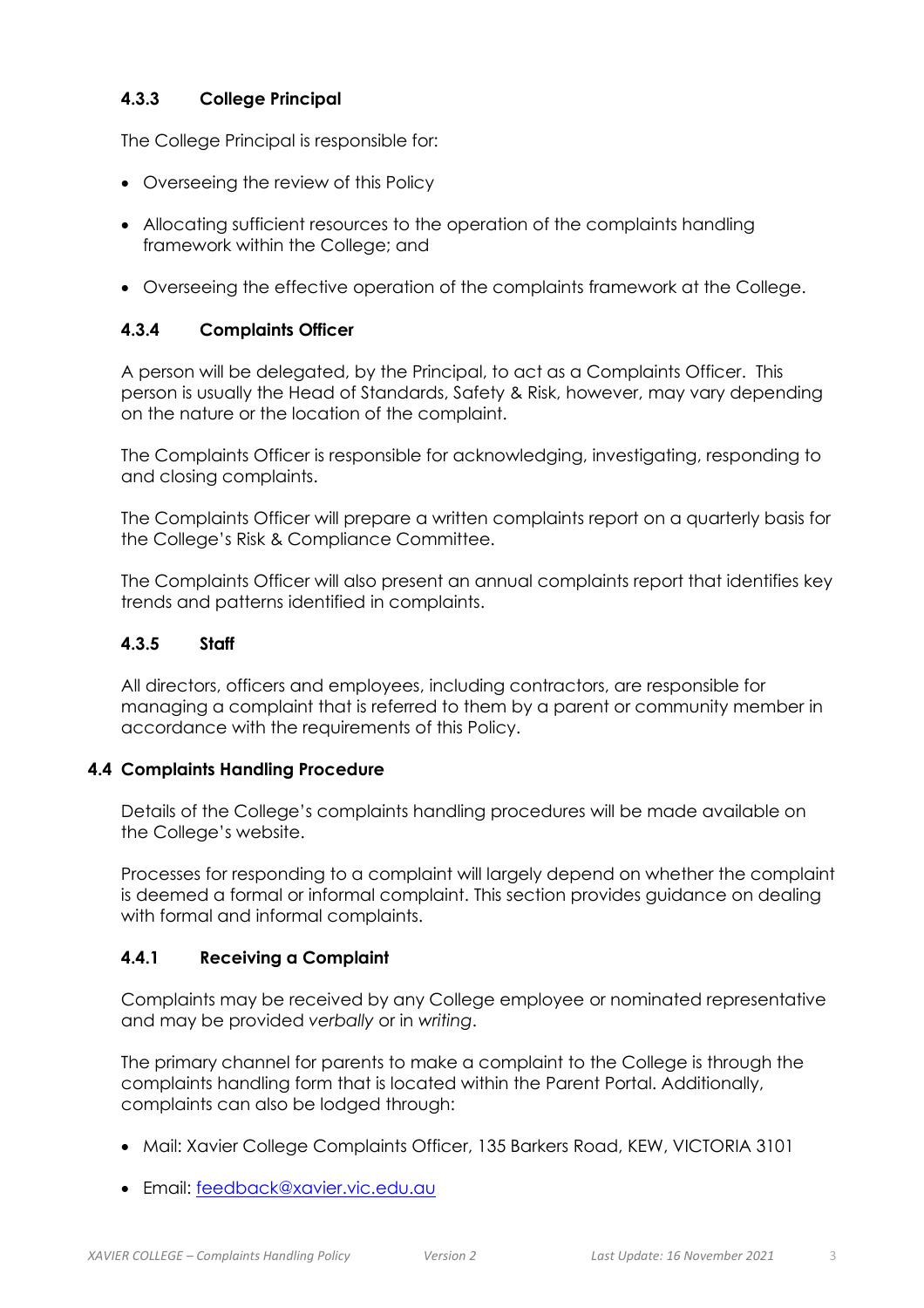• Telephone: Call 03 9854 5411 and request to speak to the Head of Standards, Safety & Risk.

In receiving a verbal complaint, the complaint recipient is expected to remain courteous and listen carefully to the information being provided (without comment or admission). The collection of sufficient detail by the complaint recipient will assist in the effective handling of the complaint. The complaint recipient might make a written record setting out the details of the complaint (including time, date and method received, complainant details and an objective description of the complaint).

Complainants should be directed to the Complaints Handling Form to independently lodge their complaint, whether informal (concern) or formal. Alternatively, details of verbal and written complaints, including related correspondence, can be provided by the complaint recipient to the nominated Complaints Officer at [riskcompliance@xavier.vic.edu.au](mailto:riskcompliance@xavier.vic.edu.au) and copied to the Director of Campus and/or the relevant Executive member, as soon as practicable or within 24 hours of receipt. The Complaints Officer will record the details of the complaint in the Complaints Register and monitor it to completion.

Any further communication with the parent or community member regarding the matters raised in a complaint must be done in consultation with the Complaints Officer, keeping the relevant Director of Campus and/or the relevant Executive Leadership Team member informed.

Where necessary, the Complaints Officer will assist a parent or community member who has difficulty in formulating or lodging their complaint.

## **4.4.2 Dealing with Informal Complaints (Concerns)**

An informal complaint is understood by this Policy and the College as a 'concern.' It can be raised directly with the relevant staff member or their superior. This form of complaint can be resolved through:

- An informal discussion between the College representative who received the complaint and/or the Complaints Officer and/or the relevant staff member and the complainant; or
- The Complaints Officer bringing the complainant and respondent together for conciliation.

If a person believes that their complaint was not addressed appropriately, they can elect to make a formal complaint in writing to the College as per section 4.4.1 of this Policy.

Informal complaints are still to be escalated by the recipient of the complaint to the nominated Complaints Officer as the matter may reveal systemic and recurring issues.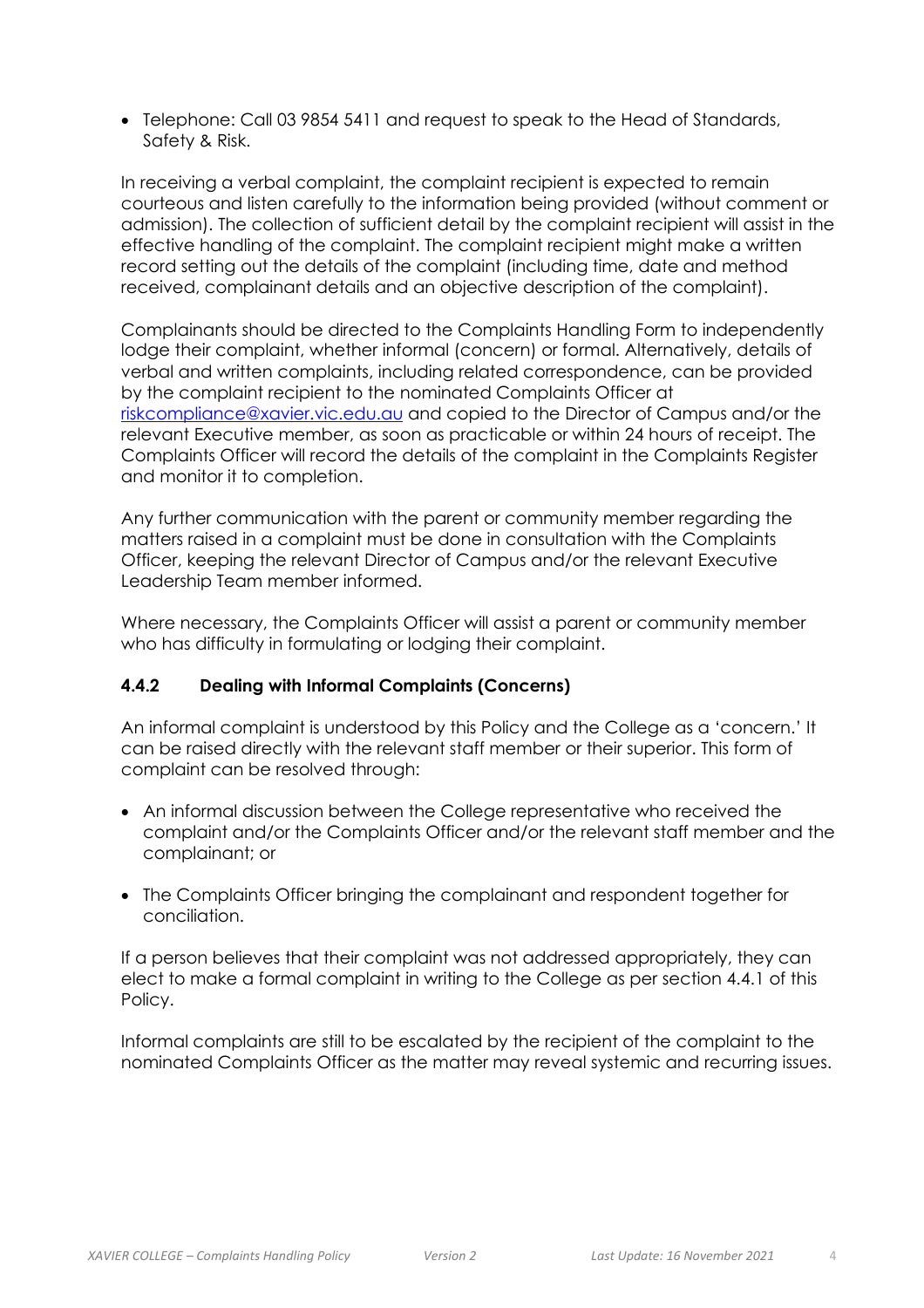# **4.4.3 Formal Complaints**

## **4.4.3.1 Handling Formal Complaints**

The following steps must be taken in relation to **formal complaints**:

- All formal complaints must be acknowledged within **five (5) working days** following receipt by the Complaints Officer by sending an acknowledgement letter to the complainant unless the complaint is resolved to the complainant's complete satisfaction by the end of the fifth business day after the complaint was received and the complainant has not requested a response in writing.
- A response must be provided to the complainant within **30 days from receipt of the complaint by the Complaints Officer**.
- A response must be prepared after the Complaints Officer has obtained and reviewed all relevant material relating to the complaint in a fair and consistent manner.
- The response will be reviewed by the Principal or relevant Executive member prior to dispatch.

In some cases, the handling and investigation of a complaint may reveal a matter that must be reported to an external body including but not limited to the Commission for Children and Young People, Department of Health and Human Services and Victoria Police. Any such matter should be referred to the College Principal in the first instance.

## **4.4.3.2 Investigating Formal Complaints**

The College will investigate a formal complaint to establish the facts of the matter and determine the most appropriate solution. This will help the College identify where it can improve processes and systems. The College performs investigations openly and transparently and under the direction of the Complaints Officer.

The following principles apply when investigating a complaint:

- The Complaints Officer will work with the relevant Director of Campus and/or Executive Leadership Team member or the Principal (as appropriate) to resolve the formal complaint
- The Complaints Officer will handle all communications with the parent or community member in conjunction with the College Principal
- The Complaints Officer will agree the most appropriate solution to the formal complaint; and
- The remedy for a formal complaint depends on the issues surrounding the complaint, its seriousness, the length of time that there has been a problem and whether the issue is a one-off or systemic matter.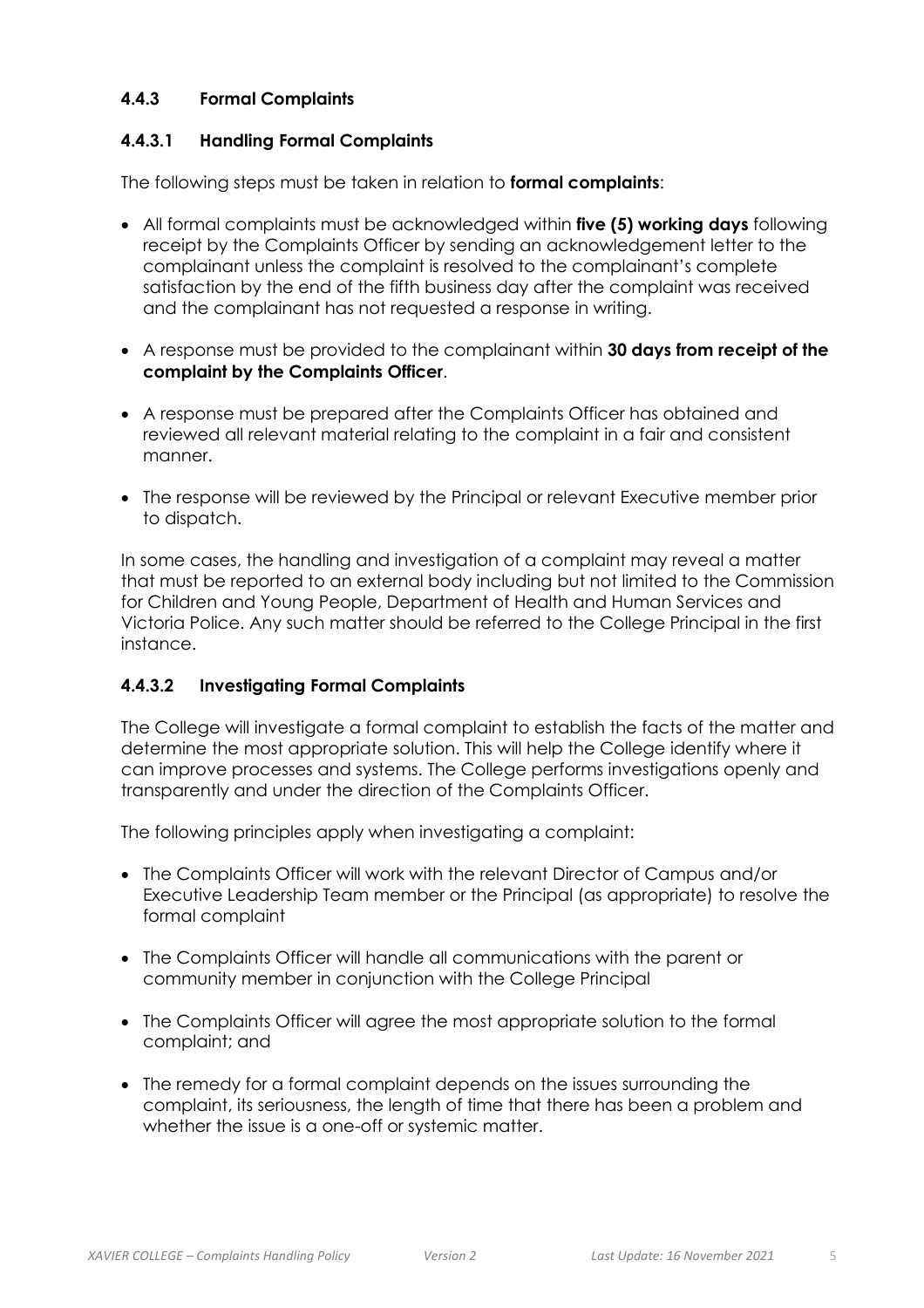# **4.4.3.3 Resolving Formal Complaints**

The response to a formal complaint should contain the reasons for reaching a decision and adequately address the issues that were raised in the initial complaint. The response must either:

- Acknowledge error, and only where appropriate, offer redress
- Not acknowledge any error, and only where appropriate, offer redress; or
- Politely reject the complaint giving the College's reasons in writing for doing so.

Where a solution is suggested it will generally be one or a combination of:

- Disciplinary action / performance coaching involving a staff member
- Financial compensation
- Assistance to the complainant
- Provision of additional information to the complainant; or
- Indication of the College's intention to change procedures to address the cause of the complaint.

Any offer of compensation or financial assistance must be approved by the College Principal within their delegation of authority.

#### **4.5 Closing Complaints**

Only the Complaints Officer is authorised to close a complaint recorded on the Complaints Register. In general, a complaint may only be closed if the complaint has been resolved to the complainant's satisfaction, the Principal's satisfaction or the complaint has been referred to the College's Risk & Compliance Committee for resolution and the College's Risk & Compliance Committee has made a final decision.

If there is any doubt about whether a complaint may be closed, the Complaints Officer will consult with the Principal and the Chair of the Risk & Compliance Committee.

If, after all internal escalation points have been engaged, a complainant believes that their complaint has not been resolved to their satisfaction, the matter can be escalated to the Province Office for further review and assistance.

The appropriate individual to direct such matters to is:

Director of Professional Standards - Australian Province of the Society of Jesus Phone: 03 9810 7300 Email: [sdavies@sjasl.org.au](mailto:sdavies@sjasl.org.au)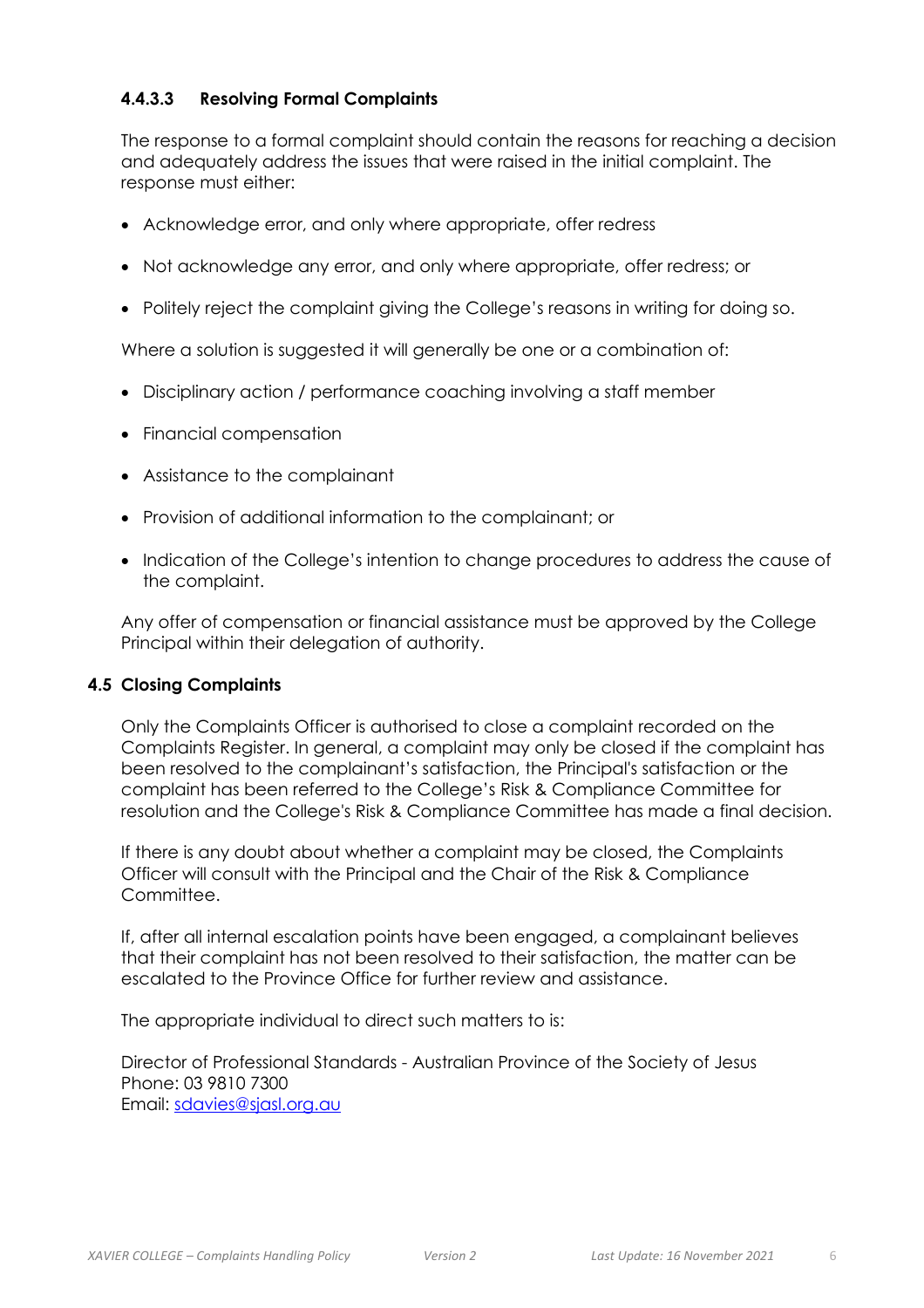## **4.6 Recording Complaints**

All complaints are required to be referred to the Complaints Officer and recorded in the Complaints Register maintained by the Complaints Officer. The Complaints Register tracks the status of all complaints and is used for identifying and recording potential systemic issues or recurring complaints.

The Complaints Officer is responsible for the maintenance of the Complaints Register. Records of complaints must be kept for seven (7) years.

The College respects the privacy and confidentiality of all parties to a complaint. The College maintains controls and appropriate measures to protect privacy and confidentiality. For further information please refer to the College's Privacy Policy.

#### **4.7 Compliance Breaches**

The Complaints Officer must also consider whether any circumstances arising from a complaint constitute a compliance breach or likely compliance breach as defined in the Incident and Breaches Policy. Where this is the case, the matter will be escalated in accordance with the Incident and Breaches Policy as soon as practicable.

#### **4.8 Monitoring**

The Complaints Officer conducts a review of the complaints handling procedure at least annually to identify any areas for improvement, identify any regulatory changes that need to be implemented and ensure that the complaints handling procedure is operating effectively.

#### **4.9 Complaints Reporting**

The Complaints Officer must provide a quarterly report to the Risk & Compliance Committee regarding the nature of complaints received, actions taken and decisions made in respect of those complaints.

On an annual basis, a report identifying any systemic issues will be provided to the Risk & Compliance Committee.

## 5. RELATED LEGISLATION, POLICES, PROCEDURES AND DOCUMENTS

#### **5.1 Related Standard**

• 10002:2018 Quality Management - Customer Satisfaction - Guidelines for Complaints Handling in Organisations.

#### **5.2 Related Policies, Procedures and Documents**

This Policy should be read in conjunction with the following policies:

- Complaints Handling Form
- Child Safety Policy
- Overarching Governance Policy; and